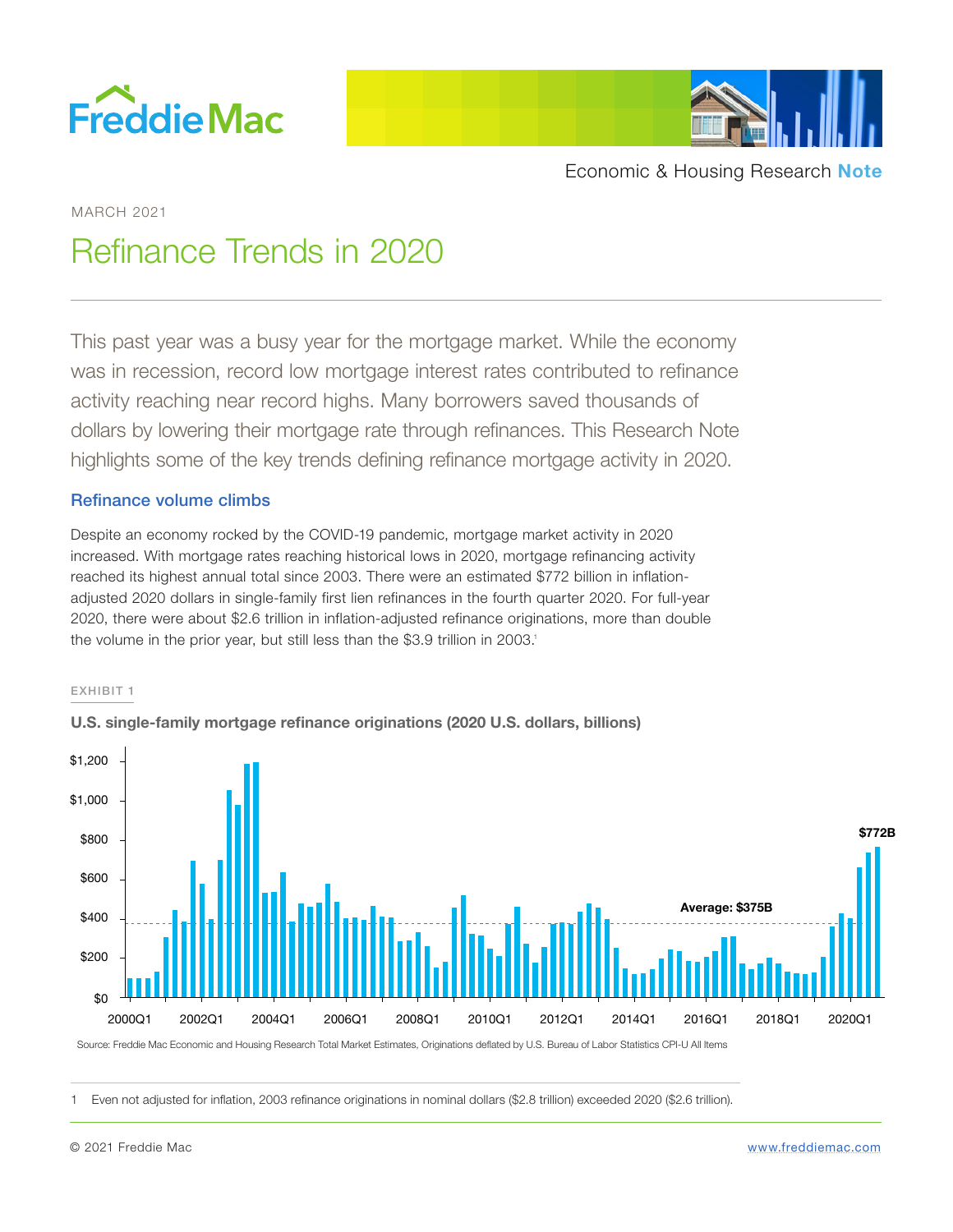



According to Freddie Mac's Primary Market Mortgage Survey, the 30-year fixed rate mortgage rate averaged 3.1% in 2020, a decline of about 90 basis points from a year earlier. Also, in 2020 house prices rose 11.6% on a year-over-year basis. Homeowners took advantage of record low mortgage rates and increased homeowner equity to refinance their properties, reducing their monthly payments and extracting equity through cash-out refinances.

# Repeat refinances increased

With mortgage interest rates falling rapidly throughout the year, we saw an increase in repeat refinances. Repeat refinances include loans that were refinanced two or more times within a 12-month period. In 2020, 10.1% of refinances were repeat refinances, up from 7.8% in 2019, but less than the 16.6% in 2003.

#### EXHIBIT 2

#### **In 2020, repeat refinances increased**

Share of refinances that are under 1-year old and the prior transaction was a refinance



Source: Freddie Mac's fourth quarter 2020 Refinance Report.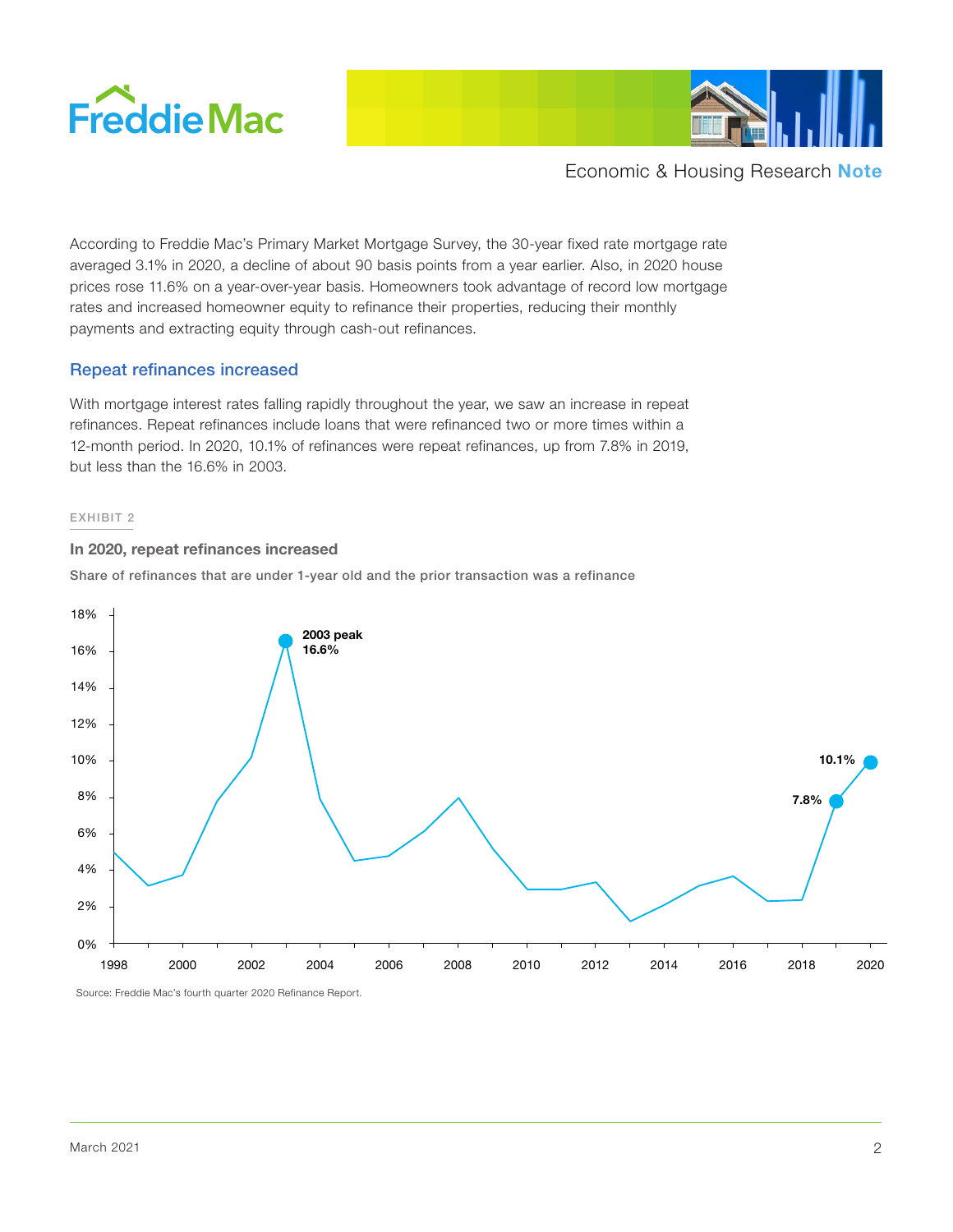



Repeat refinances were much more prevalent in high housing cost metro areas where the average unpaid principal balance of mortgages is higher. In 2020, almost 20% of conventional refinances in Los Angeles-Long Beach Anaheim, CA MSA were repeat refinances while only 3.1% of refinances in the Dallas-Fort Worth-Arlington, TX MSA were repeat refinances (Exhibit 3).

## EXHIBIT 3

## **Repeat refinances in 2020 by MSA**

Overall repeat finances for the United States were 10.1%



Source: Freddie Mac 2020Q4 Refinance Report.

Note: Repeat Refinances are defined as share of refinances that are under 1-year old and the prior transaction was a refinance.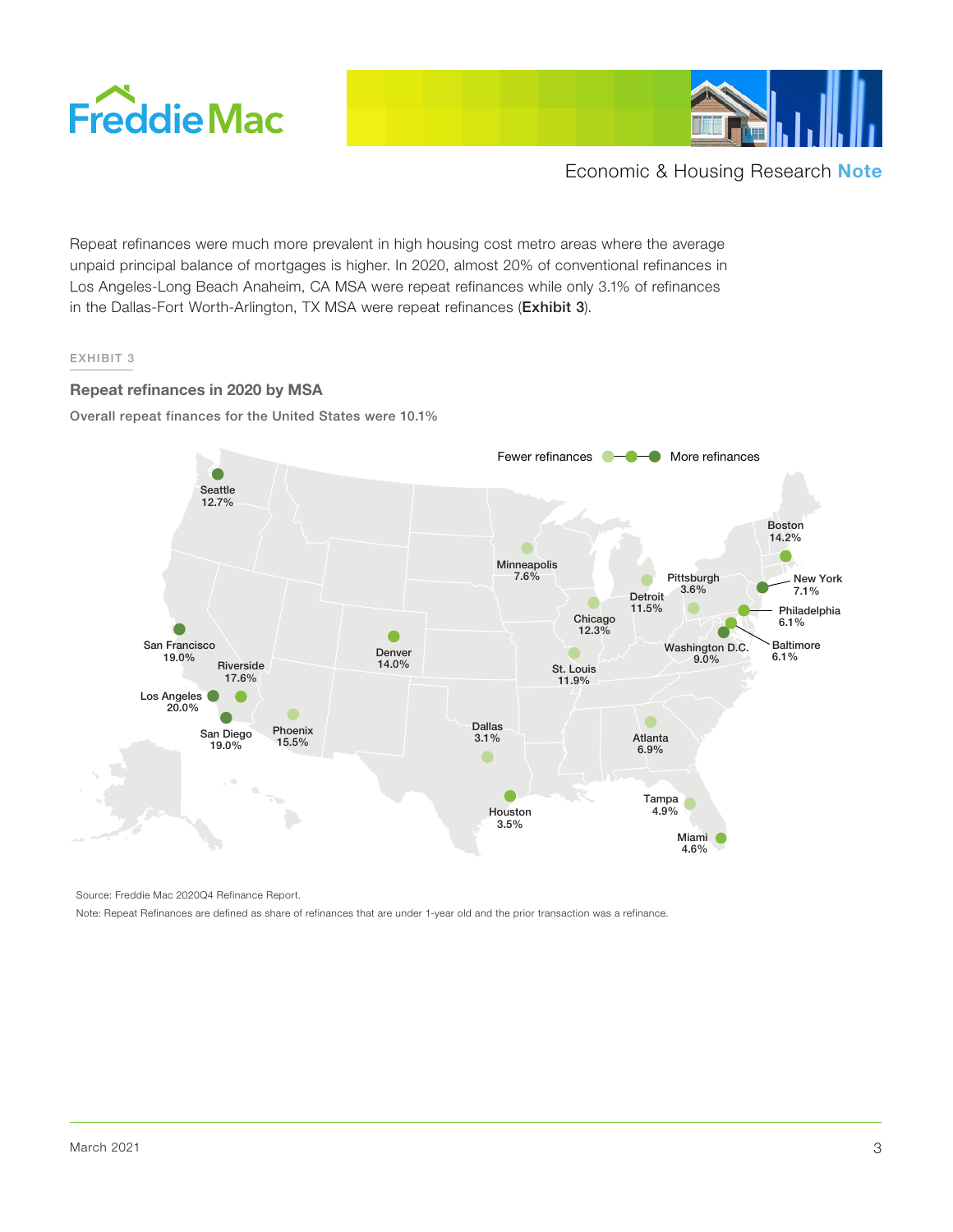



## Borrower savings from refinances

On average, borrowers who refinanced their first lien mortgage in the fourth quarter of 2020 lowered their rate by more than 1.25 percentage points, the largest reduction since the second quarter of 2015. A year earlier, refinance borrowers lowered their rate by about 0.70 percentage points, on average. Exhibit 4 compares the average mortgage rate of the old refinanced loan against the average mortgage rate of the new refinance loans for each quarter from 1994 through 2020.

#### EXHIBIT 4

#### **As mortgage rates fall, borrowers are paying less to refinance**

Average mortgage rate on new and old loan for conventional refinances of 30-year fixed rate mortgages



Source: Freddie Mac's fourth quarter 2020 Refinance Report.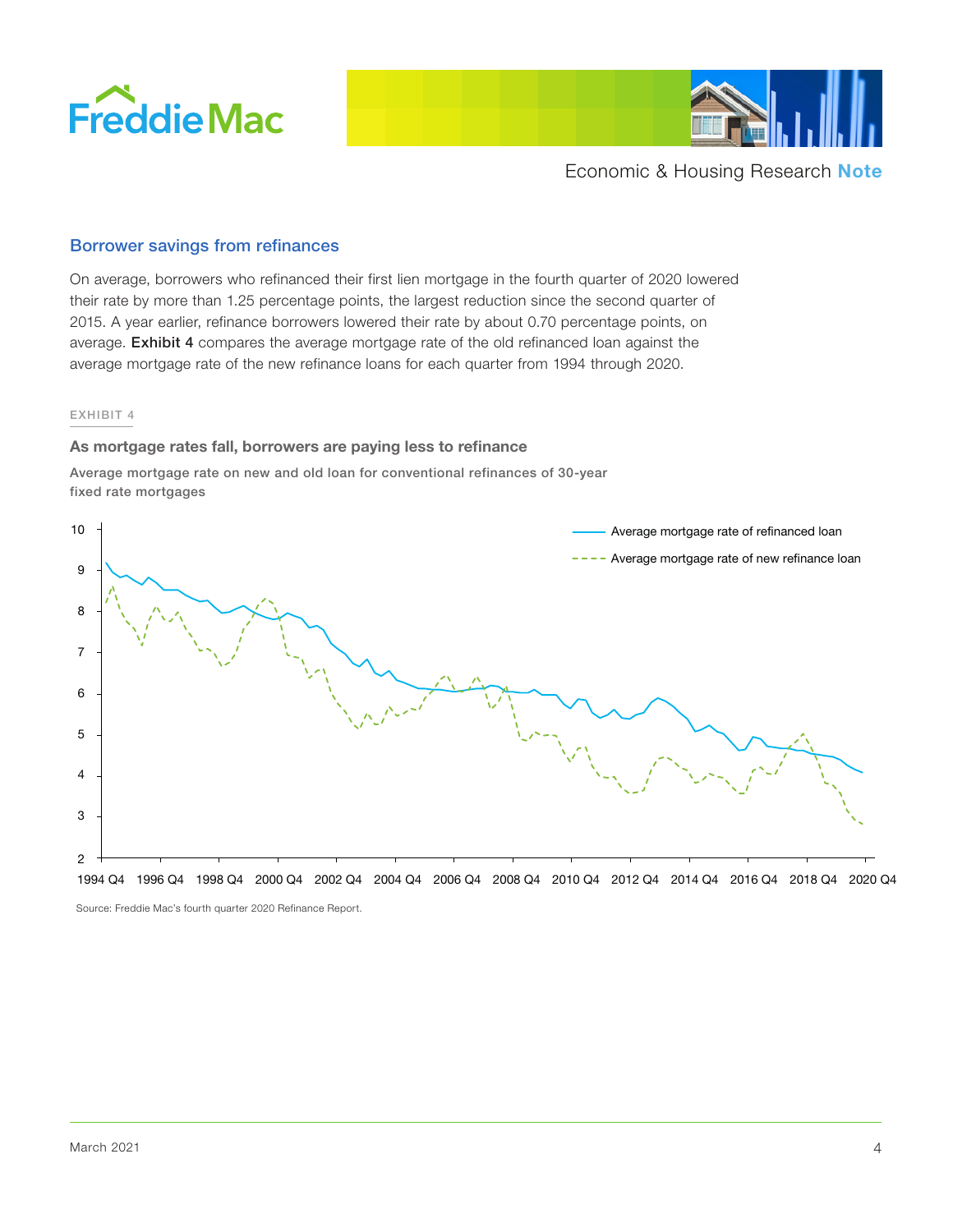



On average, borrowers who refinanced their 30-year fixed rate mortgage to another 30-year fixed rate mortgage to lower their mortgage rate (non cash-out refinancers) saved over \$2,800 in mortgage payments (principal and interest) annually by refinancing in 2020. The typical refinance loan in 2020 was a loan for about \$300,000 and the borrower lowered their rate from 4.3% to 3.1%.

The amount saved differed significantly by metro area; for example, borrowers in Los Angeles, San Diego, San Francisco, Seattle and Washington DC metro areas have saved over \$3,500 annually in mortgage payments while borrowers in St. Louis and Pittsburgh metro areas have saved about \$2,000 (see Exhibit 5).

#### EXHIBIT 5

#### **Average annual mortgage payment savings for borrowers who refinanced in 2020**

Average annual mortgage payment savings for United States: \$2,821 (30-year fixed-rate to 30-year fixed-rate refinances)



Source: Freddie Mac 2020Q4 Refinance Report. Note: Mortgage payment includes principal and interest.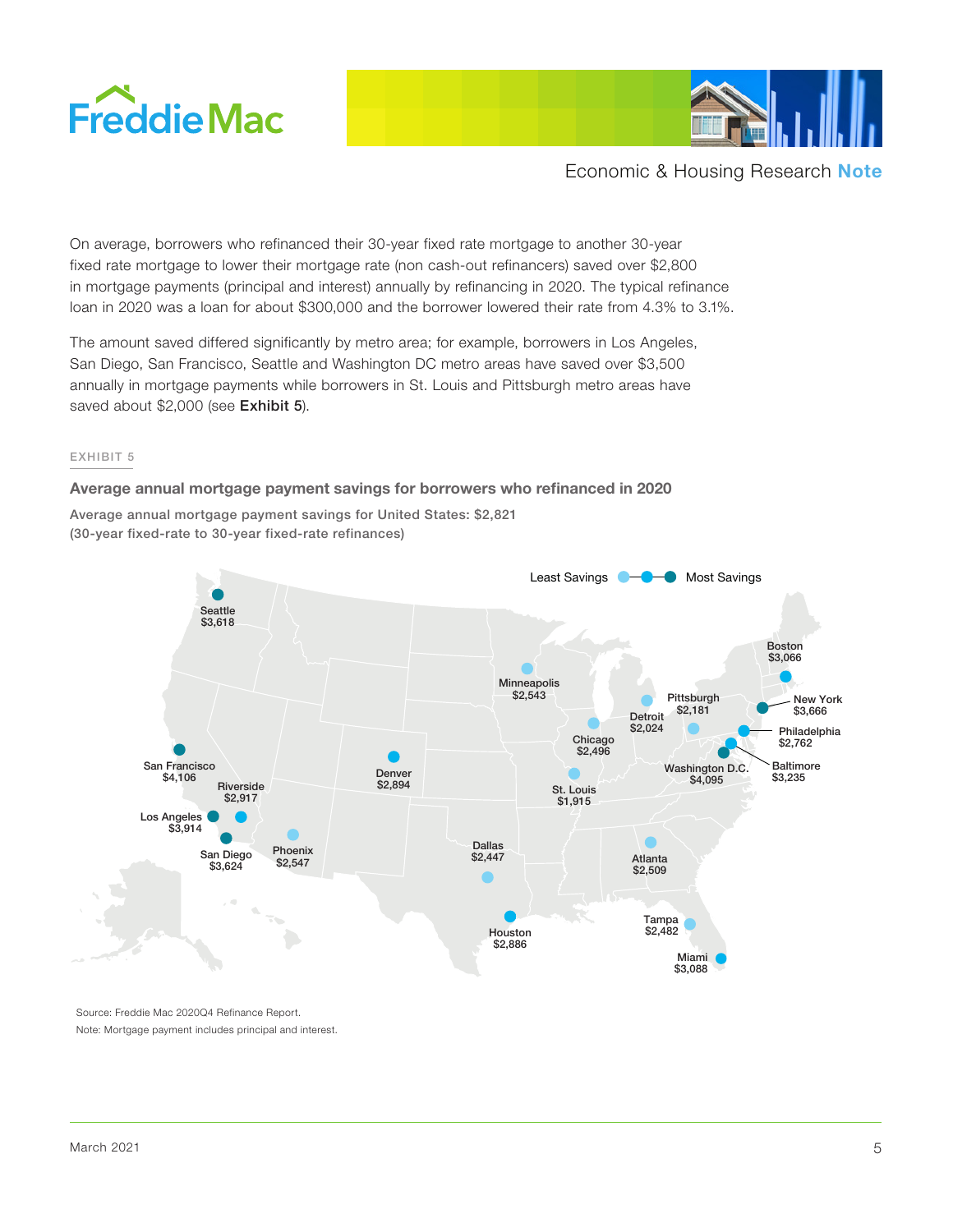



# About one-fourth of refinance borrowers shortened their term

Of borrowers who refinanced in the first quarter of 2020, about 24% shortened their loan term, down from 28% in the prior quarter (see Exhibit 6). The difference between the 30-year and 15-year fixed rate loans averaged 0.52 percentage points. Borrowers tend to refinance into shorter term products when the mortgage rate difference between the longer and shorter-term products is larger. For example, in the first quarter of 2014, the difference between the 30-year and 15-year loan products was 0.96 percentage points—resulting in more than 37% of borrowers shortening their loan term. In terms of product distribution, more than 98% of refinancing borrowers chose a fixed-rate loan. Fixed-rate loans were preferred regardless of what the original loan product had been.

#### EXHIBIT 6

#### **24% of borrowers shortened loan term when refinancing**



Source: Freddie Mac 2020Q4 Refinance Report.

Notes: Balloons are excluded from the analysis. Percentages rounded to nearest whole number.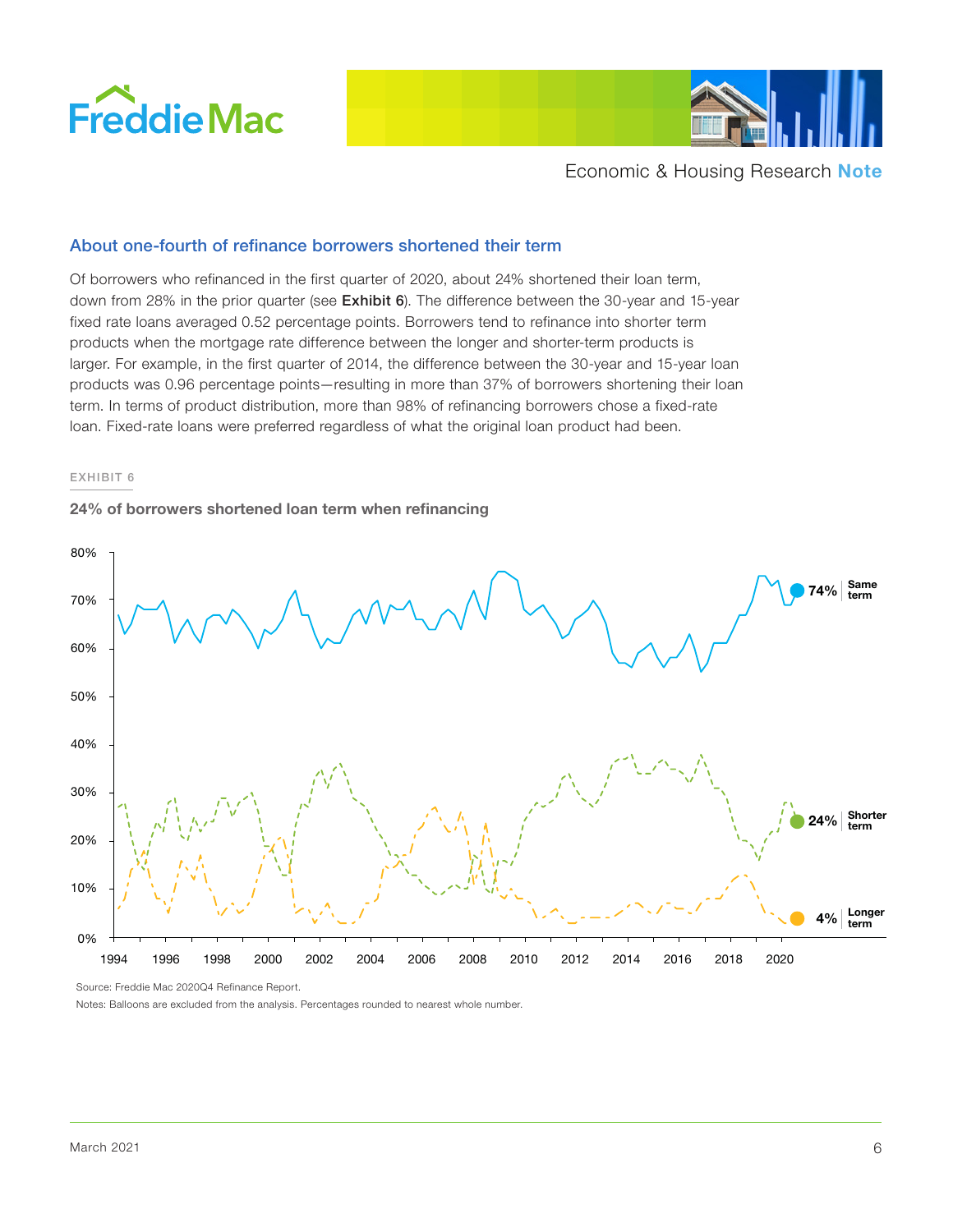



# Homeowners are cashing out more

Based on Freddie Mac's [Quarterly Refinance Statistics](http://www.freddiemac.com/research/datasets/refinance-stats/index.page), "cash-out" borrowers, those that increased their loan balance by at least 5 percent, represented 38% of all refinance loans in the fourth quarter of 2020; an increase from the previous quarter, but much lower than the 89% share reached during the third quarter of 2006. The total cash-out volume increased to \$48.4 billion but was lower than the volumes reached during the early 2000s housing boom. Adjusted for inflation in 2020 dollars, in the fourth quarter of 2020 an estimated \$48.0 billion in net home equity was cashed out during the refinance of conventional prime-credit home mortgages, up from the \$34.3 billion a year earlier and substantially less than the peak cash-out refinance volume of \$108.1 billion during the second quarter of 2006 (see Exhibit 7).

#### EXHIBIT 7

**Net equity cashed-out in refinance of prime conventional loans (billions, in 2020 dollars)** In the fourth quarter of 2020, borrowers cashed-out about \$48 billion when refinancing.



Source: Freddie Mac, Bureau of Labor Statistics (Consumer Price Index) Fourth Quarter 2020, Equity cashed-out adjusted for inflation (2020 CPI – All Urban Consumers SA).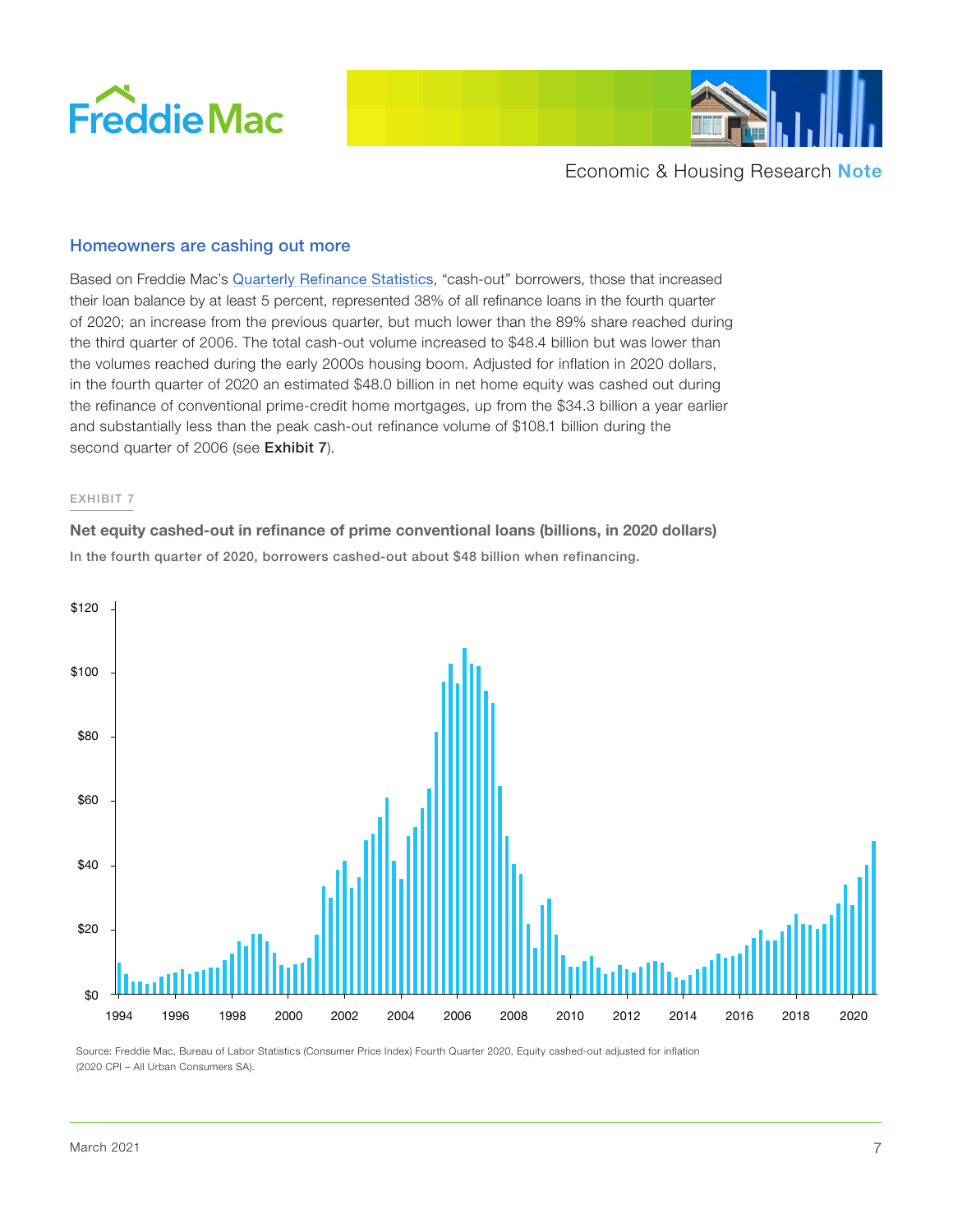



Although equity extraction has increased in recent quarters it is important to keep in mind additional context. Exhibit 8 compares the amount of equity extracted through the refinance of a prime conventional mortgage as a percentage of overall homeowner equity in real estate. In the fourth quarter homeowners cashed out only approximately 0.25 percentage points of available equity through a cash-out refinance, far less that the over 0.5 percentage points extracted in 2006. Our estimates are also conservative in that they exclude non-prime and nonconventional cash-out refinances. The total equity extracted via cash-out refinances including non-prime and non-conventional refinances in 2005 was over \$200 billion a quarter, about three times the amount that we estimated for only the prime conventional market. $2$ 

#### EXHIBIT 8

## **Home equity cashed-out as a share of total home equity**



Source: Freddie Mac 2020Q4 Refinance Report; Federal Reserve Board's Financial Accounts of the United States, Table B. 101. Data as of Sep 30, 2020; Moody's Analytics.

2 Greenspan, A., & Kennedy, J. E. (2005). Estimates of home mortgage originations, repayments, and debt on one-tofour-family residences. *FEDS Paper*, (2005-41).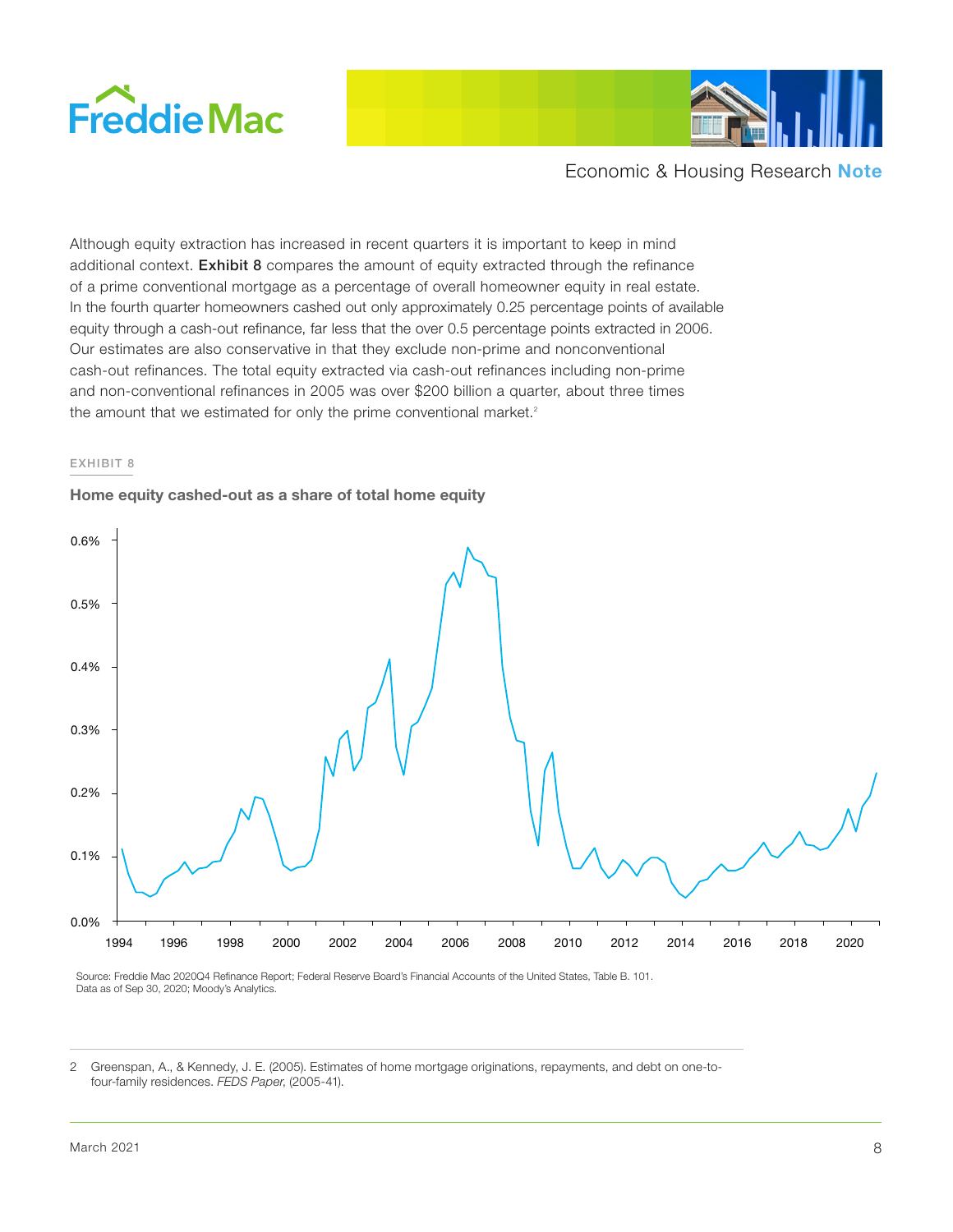



# Borrowers are paying less points to buy down rates when they refinance

When borrowers get a mortgage loan, they have the option to pay discount points and buy down their interest rate. By paying discount points—expressed as a percentage of the loan amount; *i.e.* 1 point for a \$300,000 would be \$3,000—borrowers can lower the rate on their mortgage. The amount of points paid by a borrower can be combined with the contract rate on the mortgage to calculate an effective rate on the mortgage. Typically, analysts assume that one point paid upfront translates to 0.2 percentage points in interest rate, though the borrower's own translation between rate and points could be different depending on factors such as how much the borrower discounts future cash flows.

Prime conventional rate refinance borrowers (those with FICO score greater or equal to 740, loan-tovalue ratio less than or equal than 80%) tend to pay the same effective rate as conventional purchase borrowers, while cash-out borrowers tend to pay slightly higher rate and points. **Exhibit 9, Table A** below shows the rate and points conventional borrowers paid with rate lock dates in 2018, 2019, and 2020.

#### EXHIBIT 9

#### **Borrowers are paying less points to buy down rates when they refinance**

|                                     | 2018            |                             |                  | 2019            |                             |                  | 2020            |                             |                  |
|-------------------------------------|-----------------|-----------------------------|------------------|-----------------|-----------------------------|------------------|-----------------|-----------------------------|------------------|
| A) All prime borrowers              | <b>Purchase</b> | <b>Non Cash-out</b><br>Refi | Cash-out<br>Refi | <b>Purchase</b> | <b>Non Cash-out</b><br>Refi | Cash-out<br>Refi | <b>Purchase</b> | <b>Non Cash-out</b><br>Refi | Cash-out<br>Refi |
| FRM 30 (%)                          | 4.68            | 4.65                        | 4.86             | 4.04            | 3.88                        | 4.18             | 3.07            | 3.05                        | 3.23             |
| FRM 30 pts                          | 0.24            | 0.33                        | 0.39             | 0.23            | 0.29                        | 0.46             | 0.18            | 0.23                        | 0.40             |
| Eff FRM 30 (%)                      | 4.73            | 4.72                        | 4.94             | 4.09            | 3.93                        | 4.27             | 3.10            | 3.10                        | 3.31             |
| Share of borrowers who paid pts (%) | 36.90           | 38.94                       | 44.77            | 35.87           | 31.77                       | 45.20            | 31.37           | 31.41                       | 43.42            |

|                          |                 | 2018                        |                  |                 | 2019                        |                  |                 | 2020                        |                  |
|--------------------------|-----------------|-----------------------------|------------------|-----------------|-----------------------------|------------------|-----------------|-----------------------------|------------------|
| B) Borrowers paid points | <b>Purchase</b> | <b>Non Cash-out</b><br>Refi | Cash-out<br>Refi | <b>Purchase</b> | <b>Non Cash-out</b><br>Refi | Cash-out<br>Refi | <b>Purchase</b> | <b>Non Cash-out</b><br>Refi | Cash-out<br>Refi |
| FRM 30 (%)               | 4.66            | 4.63                        | 4.83             | 4.01            | 3.88                        | 4.18             | 3.09            | 3.06                        | 3.24             |
| FRM 30 pts               | 0.65            | 0.85                        | 0.88             | 0.65            | 0.90                        | 01. ا            | 0.58            | 0.72                        | 0.93             |
| Eff FRM 30 (%)           | 4.79            | 4.80                        | 5.01             | 4.14            | 4.06                        | 4.39             | 3.20            | 3.21                        | 3.43             |

Source: Closing documents files - single-family, owner-occupied, LTV<=80%, FICO>=740, FRM 30. Loans with rate set dates in 2018, 2019, 2020.

With mortgage interest rates falling so much in 2020, refinance borrowers did not pay as many discount points as in prior years. Lower mortgage rates reduce the amount of interest that borrowers have to pay, so there may be less utility in paying points for an even lower rate. While on average conventional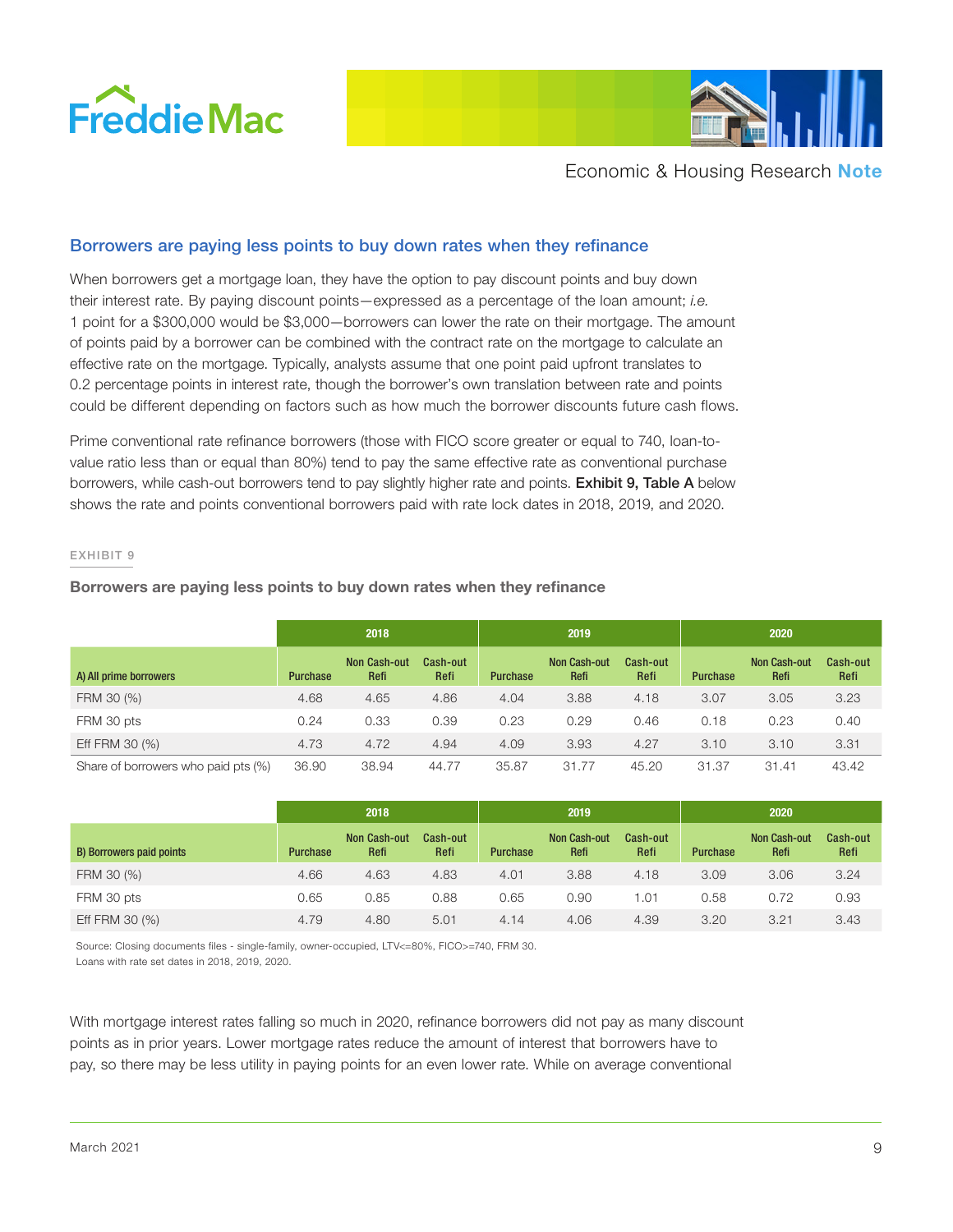



refinance borrowers paid 0.33 and 0.29 points in 2018 and 2019, respectively, average discount points paid by refinance borrowers declined to 0.23 points in 2020. In general, purchase borrowers pay less in points than either cash-out or non cash-out refinance borrowers.

The reduction in points paid by refinance borrowers in 2020 was due to both a decrease in the share of borrowers who paid discount points and a decrease in the amount of discount points paid by borrowers who did pay points. Exhibit 9, Table B shows that conditional on paying points, non cash-out refinance borrowers paid 0.72 points in 2020, down from 0.85 and 0.90 points in 2018 and 2019, respectively.

# **Conclusion**

With mortgage rates reaching multiple record lows in 2020, refinance borrowers locked in thousands of dollars in savings on average by refinancing, sometimes more than once. Some homeowners also took advantage of the opportunity to tap equity through cash-out refinancing, while others sped up the rate at which they paid down their principal by refinancing into a shorter term. With mortgage rates still near a record low, we **[forecast](http://www.freddiemac.com/research/forecast/20210114_quarterly_economic_forecast.page?)** that refinance volume will remain strong in 2021. Though there are still many homeowners who could benefit from refinancing their properties, without an unexpected drop in mortgage rates, the volume of refinances will likely contract this year relative to the near-record setting levels we saw last year.

## **Who saved from refinancing in 2020?**

If we compare refinance activity in 2020 to prior recent waves of refinance activity, we see an increase in the refinancing income gap, the difference in refinance activity between low- and high-income borrowers. The research paper "[Inequality During the COVID-19 Pandemic: The Case](https://papers.ssrn.com/sol3/papers.cfm?abstract_id=3750133)  [of Savings from Mortgage Refinancing](https://papers.ssrn.com/sol3/papers.cfm?abstract_id=3750133)" shows that in the first half of 2020, the difference in savings from refinancing between high- and low-income borrowers was ten times higher than in prior refinance waves. The paper documents that the refinancing income gap was largest in the months hit hardest by the pandemic. Geographically, the counties hit hardest by the pandemic also saw some of the largest refinancing income gaps.

# **Refinancing activity by income quintile**

Percent of loans newly in-the-money that refinance



Borrower income quintile (1=low, 5=high)

Notes: Refinancing activity is projected based on the coefficients Table 5 of Agarwal, Chomsisengphet, Kiefer, Kiefer and Medina (2020)\* using refinancing levels in the bottom quintile of the income distribution before 2020 as the omitted category. The coefficients are estimated with the full set of control variables, and as a result, the projections hold control characteristics fixed at the levels observed on individuals in the bottom quintile of the income distribution.

We say that a mortgage is newly in-the money during a refinancing wave when it was not in-the-money at the beginning of the refinancing wave but becomes in-the-money during the corresponding refinancing wave. We say that a mortgage is in-the-money when it satisfies the conditions outlined in Agarwal, Driscoll and Laibson (2013).

#### Estimated for recent refinance waves

Before 2020: 2015 wave: 9/2014 – 2/2015, 2016 wave: 4/2016 – 9/2016, 2017 wave: 4/2017 – 9/2017, 2019 wave: 4/2019 – 9/2019, During 2020: 01/2020 – 6/2020

\*Source: Agarwal, S., Chomsisengphet, S., Kiefer, H., Kiefer, L. C., & Medina, P. C. (2020). Inequality During the COVID-19 Pandemic: The Case of Savings from Mortgage Refinancing. Available at SSRN 3750133.